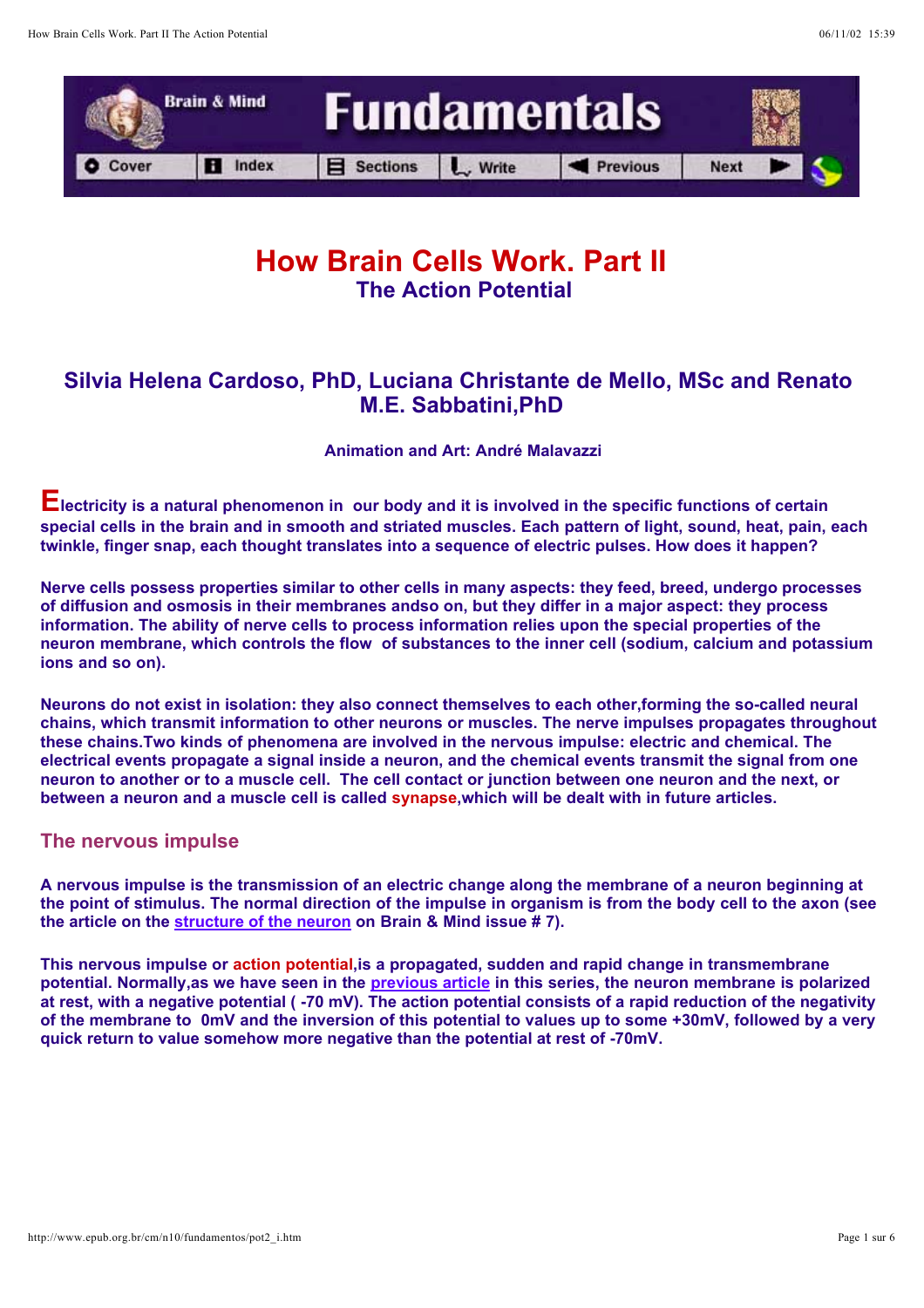

Potencial de ação exibido em um osciloscópio.

**The nervous impulse is known as action potential. The action potential is a phenomenon of electro-chemical nature and occurs due to the changes in the permeability in the neuron membrane. These changes in permeability allow the flow of ions from one side of the membrane to the other. Given that the ions are electrically charged particles, changes in the electric field generated by these charges take place.** 

**One way we could visualize the action potential is by means of a thousand-fold electronic amplification of the electric changes captured by an electro deplaced in contact with the neuron and representing the amplitude in volts,as a function of time, thanks to a piece of equipment called oscilloscope. On the screen on the left, the green line represents the evolution of action potential in a point in the neuron (from left to right). The initial straight line corresponds to the voltage of the resting potential of the membrane. The first alteration is an artifact caused by the beginning of electric stimulation. After a certain lag, the potential starts to increase (depolarization phase) and then to decrease (repolarization phase). After a short excess repolarization, the membrane potential returns to the value prior to stimulation. All these phenomena added up occur injust over two miliseconds.**



**impulse happens, observe the figure on the left.The perception of acute pain when a sharp object penetrates your foot is caused by the generation of certain action potential in some nervous fiber in the skin. It is believed that the membranes of these cells have sodium channels that open when nerve terminals of the cell are stretched.The initial chain of events is:** 

**To imagine how the nervous** 

**1.Sharp object penetrates the skin; 2.The membranes of nerve fibers in the skin are stretched; 3.Channels permeable to sodium** 

**Due to the concentration gradient and negative charge in extracellular fluid,ions enter the fiber by means of these channels. Sodium entrance(yellow balls) depolarizes the membrane, that is, the side of membrane bathed by extracellular fluid becomes less negative in relation to the cell**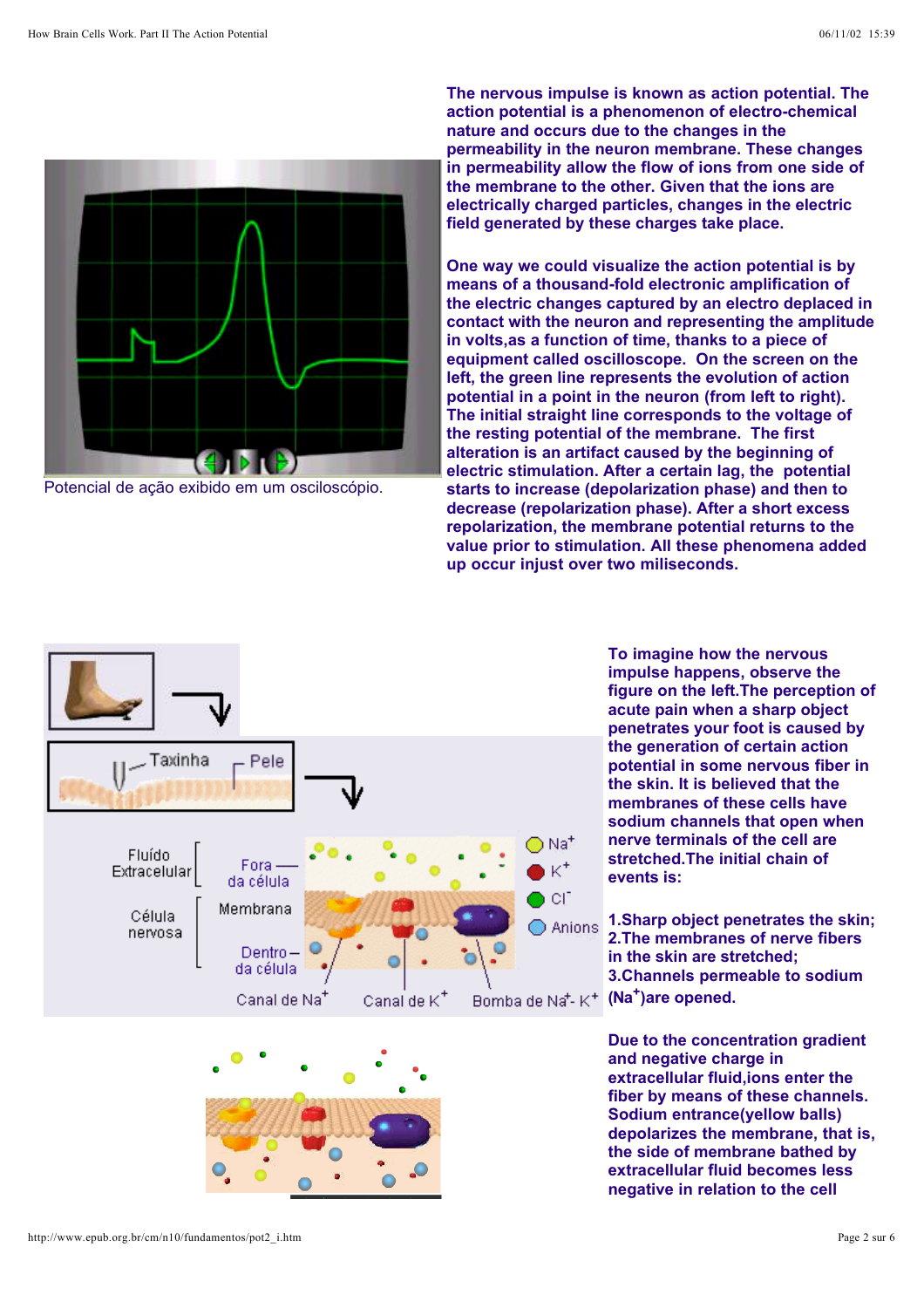

**interior. If this depolarization, called generator potential, reaches a critical point, the membrane then generates an action potential. The critical point of depolarization that must be overcome in order to fire an action potential is called threshold.The action potentials are caused by depolarization of the membrane above the threshold.** 

**In the repolarization phase, the sodium channel is deactivated and the conductivity of membrane for potassium increases. These positive ions follow its chemical and electrical gradient and exit from the cell, thus gradually inverting the membrane potential (green balls)** 

**In the recovery phase, the active sodium/potassion pump (blue channel in the figure) restablishes the ionic levels which were altered during the action potential: for each sodim ion which is transported from the inside to the outside, a corresponding potassium is transported in the opposite direction.**



**The skin perforation is transduced into signals that travel upwards via sensorial nerves (direction of information flow shown by arrows). This information arrives at the spinal chord and is distributed to interneurons (neurons that provide intermediate connections with other neuron chains). Some of these neurons send axons to the sensorial region of the brain where the sensation of pain is registered. Other make synapses with motor neurons,which send signals downward to the muscles. The motor junctions command the muscle contraction and withdrawal of the foot.** 

**This is an example of a neuron chain called reflex arc.**

Fig.1.Simple Reflex - Human feet in contact with a tack (external stimulus). Medula espinhal = spinal cord; Para o Cérebro= to the brain

(Click on the button "Re-start" to see the animation).

# **How the Action Potential Works**

#### **Local or Generator Potential**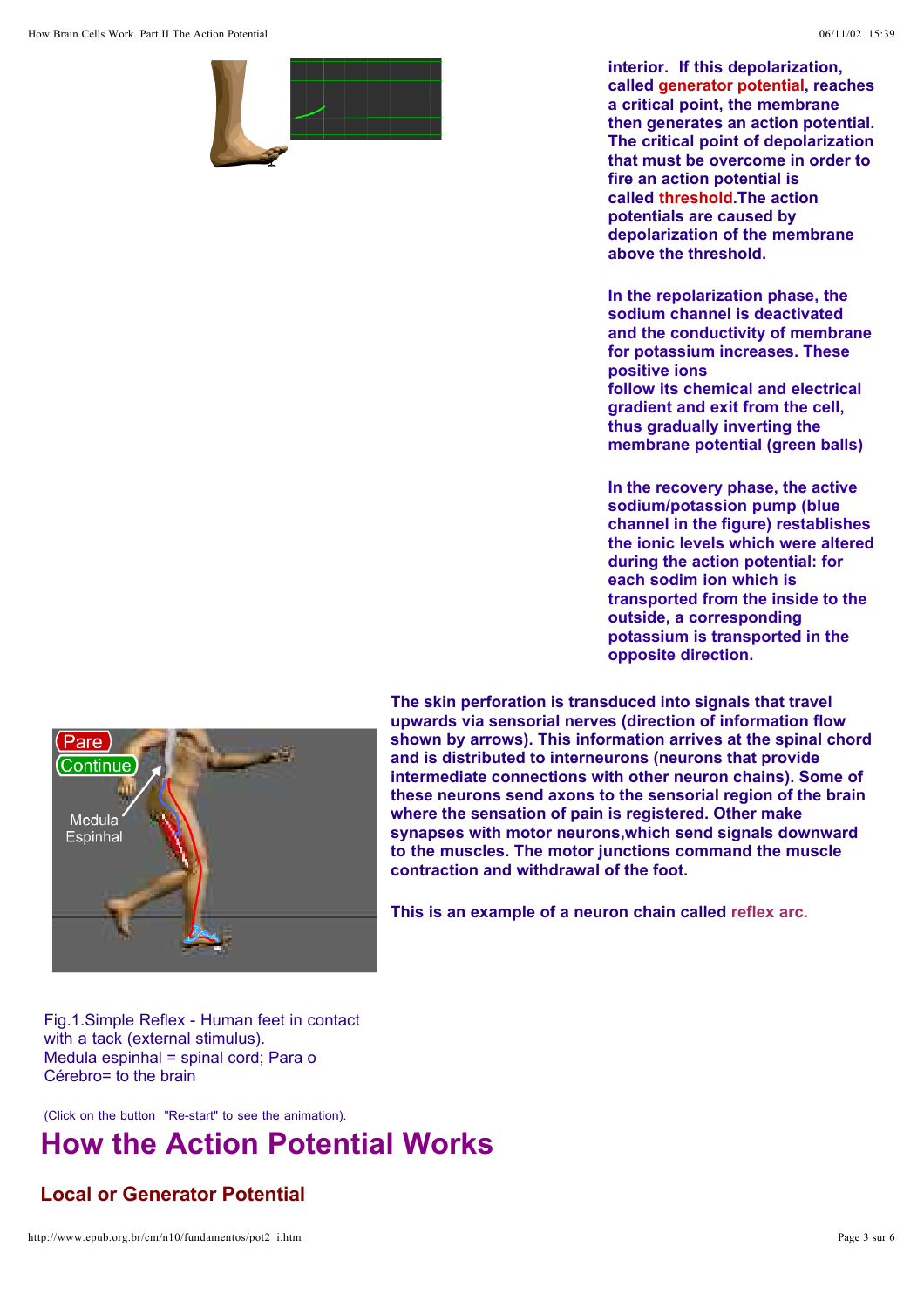As we have seen in the <u>previous article</u> of this series, the membrane of non-stimulated neuron (at **rest)presents a difference of electrical potential between the interior and exterior of the cell of approximately 70 mV; a potential, which is maintained while the cell, is alive. This constitutes the potential of membrane potential at rest. How is it possible that the potential at rest can be disturbed up to generating an action potential?**

**When a stimulus is applied to the membrane, a temporary unbalance takes places between the electric charges of the membrane and the ions concentration in each side of the membrane, what is called a local potential. Whenever the membrane, starting at a potential at rest, is depolarized to around -50 mV, action potentials are generated. The potential that launches the action potential is called threshold (see figure above). At this threshold potential, the membrane is unstable. It spontaneously diminishes its polarity, very quickly and generally reaches an inversion of polarity: then follows a rapid increase(ascending curve) of the action potential that goes beyond potential zero and goes to an "overshoot". This state of diminishing charge, initiated at threshold levels, is spontaneous and progressive. It is also called an "excitation" The excitation has a short duration, normally less than one 1 ms (milisecond), being comparable to an explosion that rapidly dissipates itself.**

**A stimulus that tends to diminish the natural polarity of the membrane is called depolarizing stimulus. One stimulus that tends to increase the natural polarity is called polarizing stimulus. The local potential does not propagate, that is, it remains limited to the neighboring membrane at the local of the stimulus.**

#### **Properties of Generator Potentials**

**The local potential is very important to the functioning of the neuron. As we have seen in the chapter on neuronmorphology, the nerve cell has many short extension of cell body calleddendrites.A neuron can receive simultaneously many depolarizing and hyperpolarizing stimuli coming from other neurons or from external sources of stimulation, in several parts of the dendrites and the cell body. Each stimulus generally provokes a small change in the local potential. When two local potential are very close (physically) they can "overlap" that is, there is a sum of their amplitudes). Or they can cancel each other, when they are in opposite directions. This is called a "spatial sum".It can happen also that two successive stimuli, separated from each other by a very short interval of time, occur at the same point in the membrane.Then, before the local potential caused by the first stimulus returns to normal, the second stimulus intervenes, either by summing or subtracting to the previous one. This is called a "temporal sum".**

**What the neuron does is a "summing up" of all local potentials. If the result is towards a major depolarization, from a certain threshold on,then a very important event takes place, which is the action potential.Let see why and how it occurs.**

#### **Initial Steps**

**When a stimulus reaches the membrane of the neuron, there is a small local depolarization.This stimulus can be of a photic, chemical, physical or pharmacological nature, depending on the sensibility of the cell. The depolarization provokes the opening of Na+ and K+ channels that are voltage dependent and allow the flow of ionic current from one side to the other side of the cell.Simultaneously there a flow of Na+ from the outside to the inside (as we have seen in the previous chapter, there is a higher concentration of sodium outside), which tends to further depolarize the membrane; and a flow ofK+ from the inside to the outside that tends to repolarize the membrane.**

#### **"All or None"**

**There is, however, an important difference between Na+ and K+ channels: Na+ channels open much more rapidly than the K+ channels. Therefore, the depolarization causes a feedback effect: the more sodium enters the channel, the more is become permeable. It is like an avalanche of depolarization that eventually leads to a point when Na+ depolarizing current is much higher than K+ repolarizing current; this point is**  called **THRESHOLD POTENTIAL**.From the moment it is reached, the process can not be reverted again and **there is an abrupt inversion of membrane polarity, that is , the action potential. In the majority of neurons, the value of threshold potential is around -30mV.**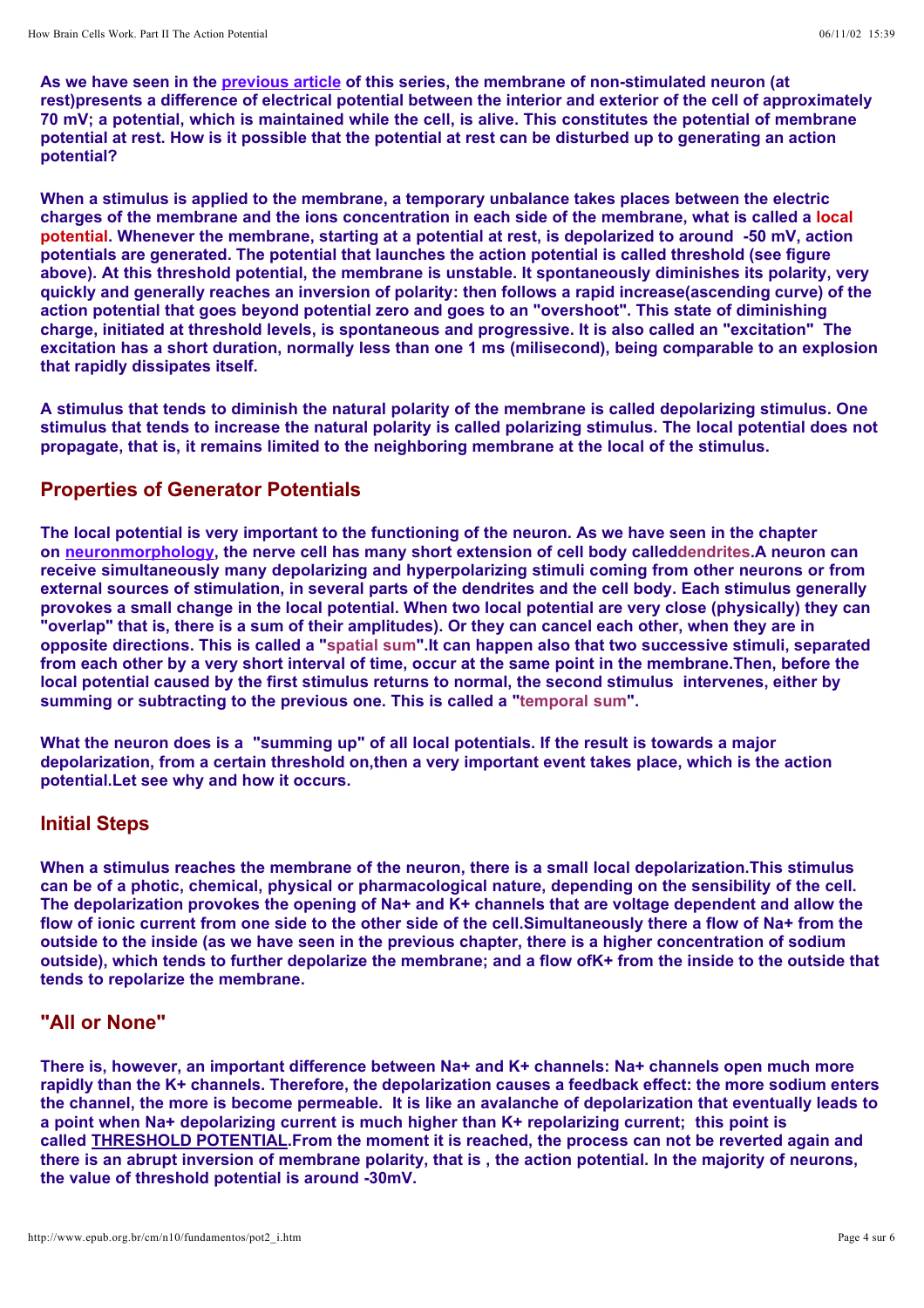**Once the threshold is attained, the action potential occurs with a fixed amplitude and duration. If the threshold is not attained, that is, if the depolarization of the sodium intake was not strong enough, there is no action potential.That is why the scientist called this an "allor none" phenomenon, much alike a digital mechanism (0 or 1)**

#### **Back to Normal**

**The depolarization phase of action potential is abrupt and very rapid: in takes place in less than one milisecond. Soon after reaching the maximum peak of depolarization ( which inverts the membrane potential to some +10 to+ 20 mV), it begins to return to normal, that is, towards its value at rest. This phenomenon is called repolarization,and something very important takes place: while this recovery is going on, the neuron remains insensitive to new stimuli (the refractory period).**

**Why does it happen? To understand it, we have to know another importance difference between Na+ e K+ channels: the first undergoes inactivation but not the latter.**

**After the action potential occurs, the Na+ channels change to an inactive state during which they are unable to respond to a new stimulus, that is, they remain close to new intakes of sodium. Meanwhile, the K+ channels, that are still opening themselves, due to its characteristic slowness, remain open and allow an import out flow of K+ ions. This leads to the repolarization of the membrane, that we mentioned above. It can "undershoot" in its final phase, provokind a small and transient hyperpolarization.**

**Sodium channels can only be stimulated again after the membranes are completely repolarized. If there is no sufficient number of Na+ channels in this situation,it is possible to stimulate the neuron, but it will respond only if the intensity is much higher. This constitutes the so-calledrelative refractory period. When the channels are completely closed and it is impossible to stimulate the neuron, no matter how intense may be the stimulus, we call it the absolute refractory period.**

#### **See also: "How Nerve Cells Work. Part I**

**See in the next Installment of the series: The propagation of action potential throughout the nerve Fiber (mielinic and amielinic fiber, continuous and saltatory conduction. Composite action potential (fibers). The speed of action potential and how it can be measured.Clinical relevance.**

## **The Authors**